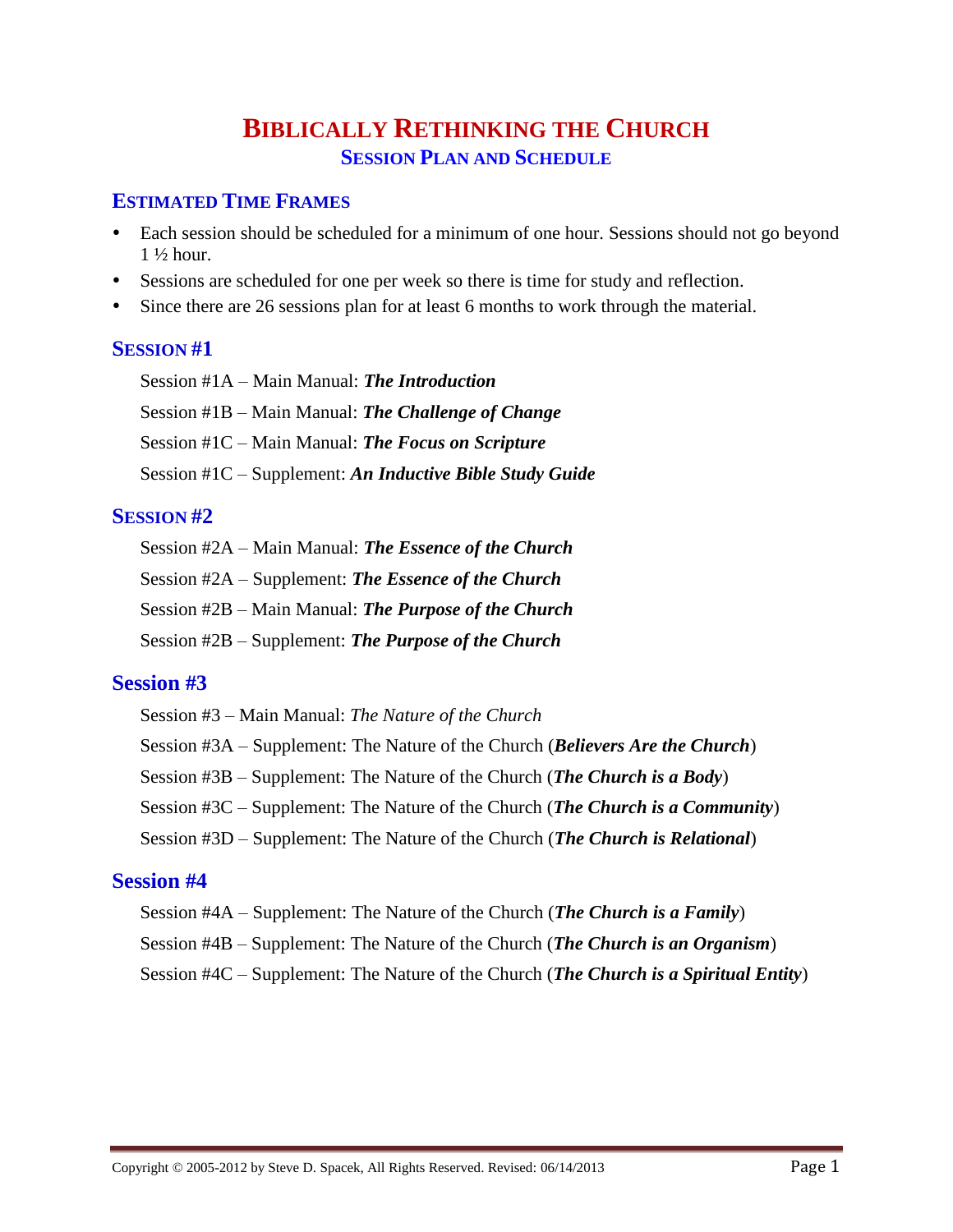#### **Session #5**

Main Manual: *The Church Recognizes the Headship of Christ* Supplement: *Rethinking Church Leadership and Governance* Supplement: **Session #1 –** *The Headship of Jesus Christ*

#### **Session #6**

Supplement: **Session #2** *– An Examination of Church Leaders*

#### **Session #7**

Supplement: **Session #3** *– Membership & Decision-Making*

#### **Session #8**

Main Manual: *The Church Gathers for Fellowship and to Eat Together* Supplement: *Rethinking the Lord's Supper* Supplement: **Session #1 –** *The Introduction*

# **Session #9**

Supplement: **Session #2** *– Examining 1 Corinthians 10:15-22*

#### **Session #10**

Supplement: **Session #3** *– Examining 1 Corinthians 11:17-34* Supplement: **Addendum –** *Was the Last Supper a Passover Meal?*

# **Session #11**

Supplement: **Session #4** *– The Ramification & the Conclusion*

## **Session #12**

Session #12A – *The Church Gathers for the Mutual Ministry of All Believers* Session #12B – *The Church Gathers to Learn and Apply God's Word Together*

## **Session #13**

Main Manual: *The Church Gathers to Sing Together* Supplement: *Rethinking Music in the Church* **NOTE:** In the supplement, our goal is to cover the following sections:

- Session #13A **The Introduction**
- Session #13B **The Origin of Music**
- Session #13C **The Purpose of Music**
- Session #13D **Questions Concerning Music**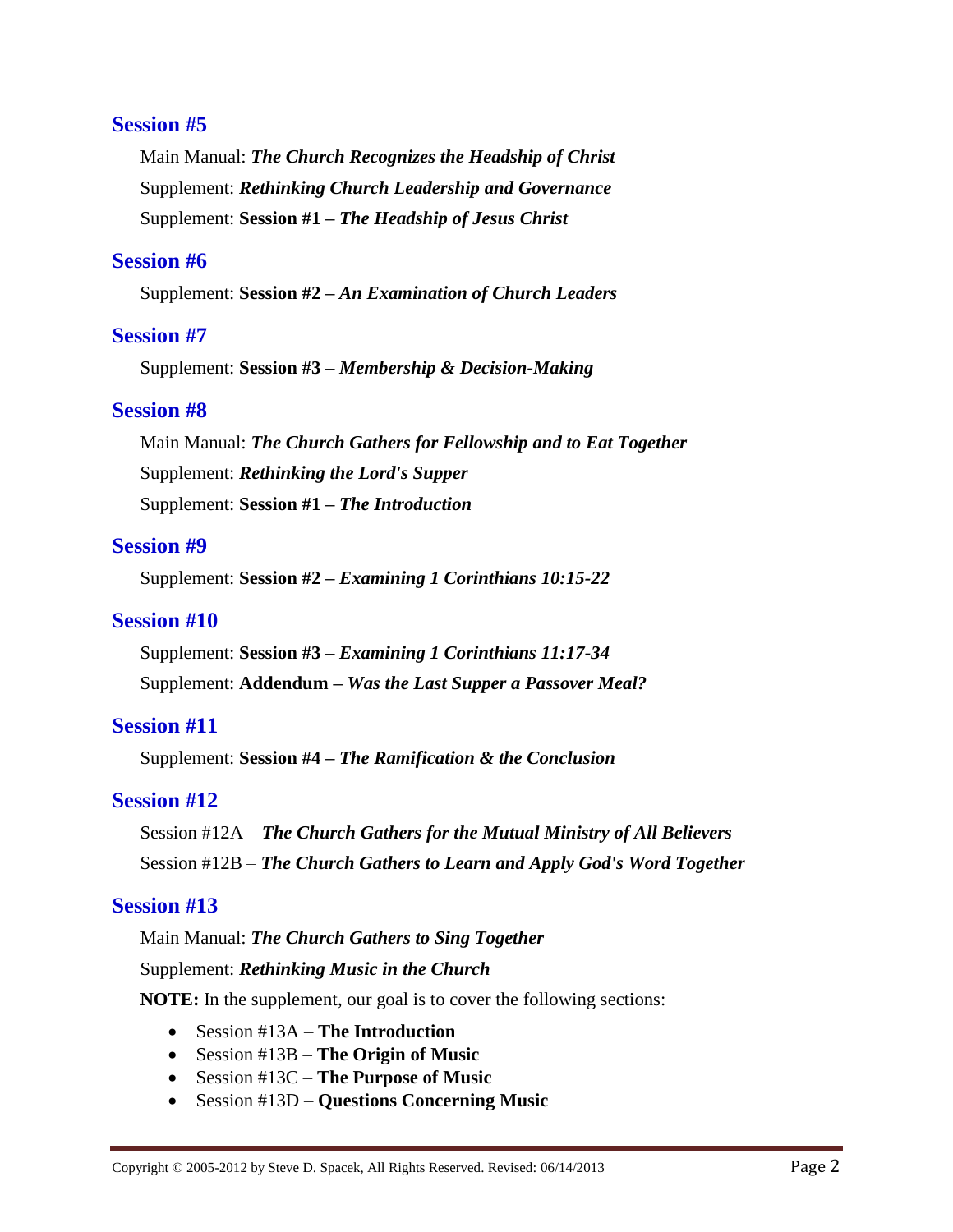# **Session #14**

#### Supplement: *Rethinking Music in the Church*

**NOTE:** In the supplement, our goal is to cover the following sections:

- Session #14A **Discerning Godly Music**
- Session #14B **Addressing Tastes and Preferences**

#### **Session #15**

Session #15A – Main Manual: *The Church Gathers to Pray Together*

Session #15B – Main Manual: *The Church has Simple, Relational Gatherings*

## **Session #16**

Main Manual: *The Church Provides Financially to Those in Need* Supplement: *Rethinking the Tithe*

**NOTE:** In the supplement, our goal is to cover **points 1 to 9.**

## **Session #17**

#### Supplement: *Rethinking the Tithe*

**NOTE:** In the supplement, our goal is to cover **points 10 to 18 and the conclusion.**

#### **Session #18**

Main Manual: *The Church is Committed to Relational Unity*

Supplement: *Making Peace with God, Yourself, and Others*

**NOTE:** In the supplement, our goal is to cover the following sections:

- The Introduction
- Approach Peacemaking Perceptively
- Appendix #5 How Christians Can Overcome Sin

## **Session #19**

#### Supplement: *Making Peace with God, Yourself, and Others*

**NOTE:** In the supplement, our goal is to cover the following sections:

- Section: Approach Peacemaking Privately
- Appendix #3 Forgiveness, Conditional or Unconditional?
- Appendix #4 A Biblical Examination of Regret, Remorse, and Repentance
- Section: Approach Peacemaking Persuasively